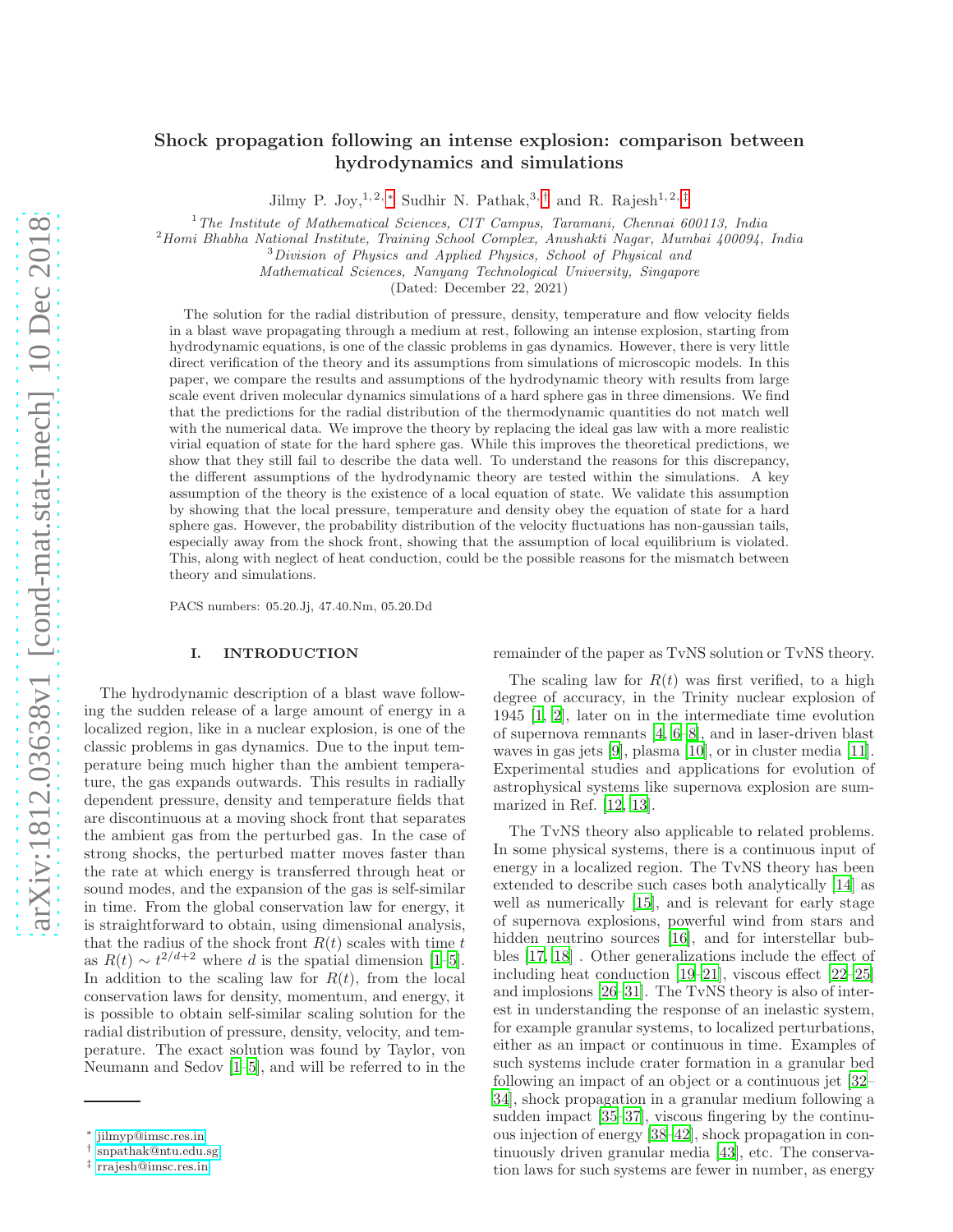is not conserved, and the TvNS theory has recently been generalized to include dissipative interactions [\[44,](#page-11-17) [45\]](#page-11-18).

While the hydrodynamic equations and their modifications have been studied in detail, there has been little or no verification of the theory or its assumptions using microscopic models. It is only been more recently that the TvNS theory has been tested in simulations of microscopic models in which kinetic energy is given to a few particles at the center of a collection of stationary elastic particles. The radius of the disturbance has been shown to match with the TvNS prediction in both two [\[36](#page-11-19), [46\]](#page-11-20) and three dimensions [\[36](#page-11-19)]. The predictions for the radial distribution of density, flow velocity and temperature fields in two dimensions have recently been compared with results from molecular dynamics simulations [\[45\]](#page-11-18). Here, in the TvNS solution, the ideal gas law was replaced with a more realistic constitutive relation expressing pressure in terms of density and temperature. It was found that the simulations reproduce well the TvNS solution for low to medium densities, except for a small difference in the discontinuities at the shock front, and a slight discrepancy near the shock center. When the number density of the ambient gas is high, the TvNS solution was seen to not describe well the data near the shock front [\[45\]](#page-11-18). However, the key assumptions of local equilibrium and the existence of an equation of state that are assumed in the TvNS solution were not tested in the simulations. Also, the simulation data was presented only for a single time, and thus it is not very clear whether the scaling limit has been reached. While these simulations were in two dimensions, there are no similar studies in three dimensions. Thus, it is not very clear where the TvNS solution is reproducible in microscopic models and which assumptions of the TvNS theory are actually valid.

In this paper, we perform extensive event driven molecular dynamics simulations of hard spheres in three dimensions to test the predictions as well as the validity of the assumptions of the TvNS theory. We show unambiguously that the TvNS theory fails to describe the numerical data for most distances, ranging from the shock center to the shock front. We modify the TvNS theory to replace the constitutive relation from the ideal gas law to the virial equation of state (EOS) (up to 10 terms) for a hard sphere gas. While inclusion of the more realistic constitutive relation into the TvNS theory modifies the predictions for the scaling functions, especially near the shock front, they still fail to describe the data well in terms of the exponents characterizing the power law behavior near the shock center. To understand this discrepancy, we test numerically the various assumptions of the TvNS theory. A key assumption of the TvNS theory is the existence of an equation of state linking pressure, temperature and density. By measuring these quantities independently, we show that numerically, the virial EOS is satisfied, justifying this key assumption. We also find that energy is equipartitioned equally among the different degrees of freedom, as would be expected in a system in local equilibrium. However, we find that the distribution of the velocity fluctuations, in regions between the shock center and shock front, has non-gaussian tails. In particular, it is asymmetric with non-zero skewness and an exponential tail, showing that local thermal equilibrium is not reached. The lack of local equilibrium could be a possible reason for the TvNS theory to fail in three dimensions. Also, we check that within the densities that we have studied, the motion is subsonic within the wave and supersonic with respect to the ambient gas, as implicitly assumed in the TvNS solution. Effects of including heat conduction are included as a discussion.

The remainder of the paper is organized as follows. In Sec. [II,](#page-1-0) we briefly review the TvNS solution of the shock problem. In Sec. [III,](#page-2-0) we give details of the simulations and we present a detailed comparison between the numerically obtained data and the TvNS solution for two different number densities of the ambient gas. In Sec. [IV,](#page-4-0) we describe how the TvNS theory is modified when a more realistic virial EOS is used for the hard sphere gas. The effect of including higher order terms is discussed and compared with results from simulation. In Sec. [V,](#page-7-0) we show that, within the simulations, the virial EOS is obeyed locally. Also, equipartitioning of energy is shown to hold. It is also shown that the distribution of the velocity fluctuations is non-gaussian. In Sec. [VI,](#page-8-0) we show that the flow velocity is subsonic within the blast and supersonic when compared to the ambient gas into which the shock is expanding. We conclude with a summary and discussion of our results in Sec. [VII.](#page-9-0)

# <span id="page-1-0"></span>II. REVIEW OF TvNS SOLUTION

In this section, we briefly review the TvNS solution for the propagation of shock following an intense, isotropic, localized explosion. The equations of motion for a compressible fluid is obtained from the conservation laws for density, momentum, and energy. Due to isotropy, these quantities depend only on the radial distance r. Assumptions of local equilibrium, and absence of heat conduction simplify the equations in the hydrodynamic limit. In particular, the assumption of local equilibrium implies that the flow is isentropic, and that the local temperature, pressure and density are related through the EOS of the gas. In the TvNS solution, the EOS is assumed to be that of the ideal gas. The resulting equations for the conservation laws are [\[28,](#page-11-21) [47,](#page-11-22) [48\]](#page-11-23)

$$
\partial_t \rho + \partial_r (\rho v) + 2r^{-1} \rho v = 0, \tag{1}
$$

$$
\partial_t v + v \partial_r v + \rho^{-1} \partial_r p = 0,\tag{2}
$$

<span id="page-1-3"></span><span id="page-1-2"></span><span id="page-1-1"></span>
$$
\partial_t (p\rho^{-\gamma}) + v \partial_r (p\rho^{-\gamma}) = 0, \tag{3}
$$

where  $\rho(r, t)$  is the density,  $v(r, t)$  is the radial velocity,  $p(r, t)$  is the pressure,  $\gamma$  is the adiabatic index, and r is the radial distance from the location of the initial disturbance. Equations  $(1)$ – $(3)$  describe the conservation of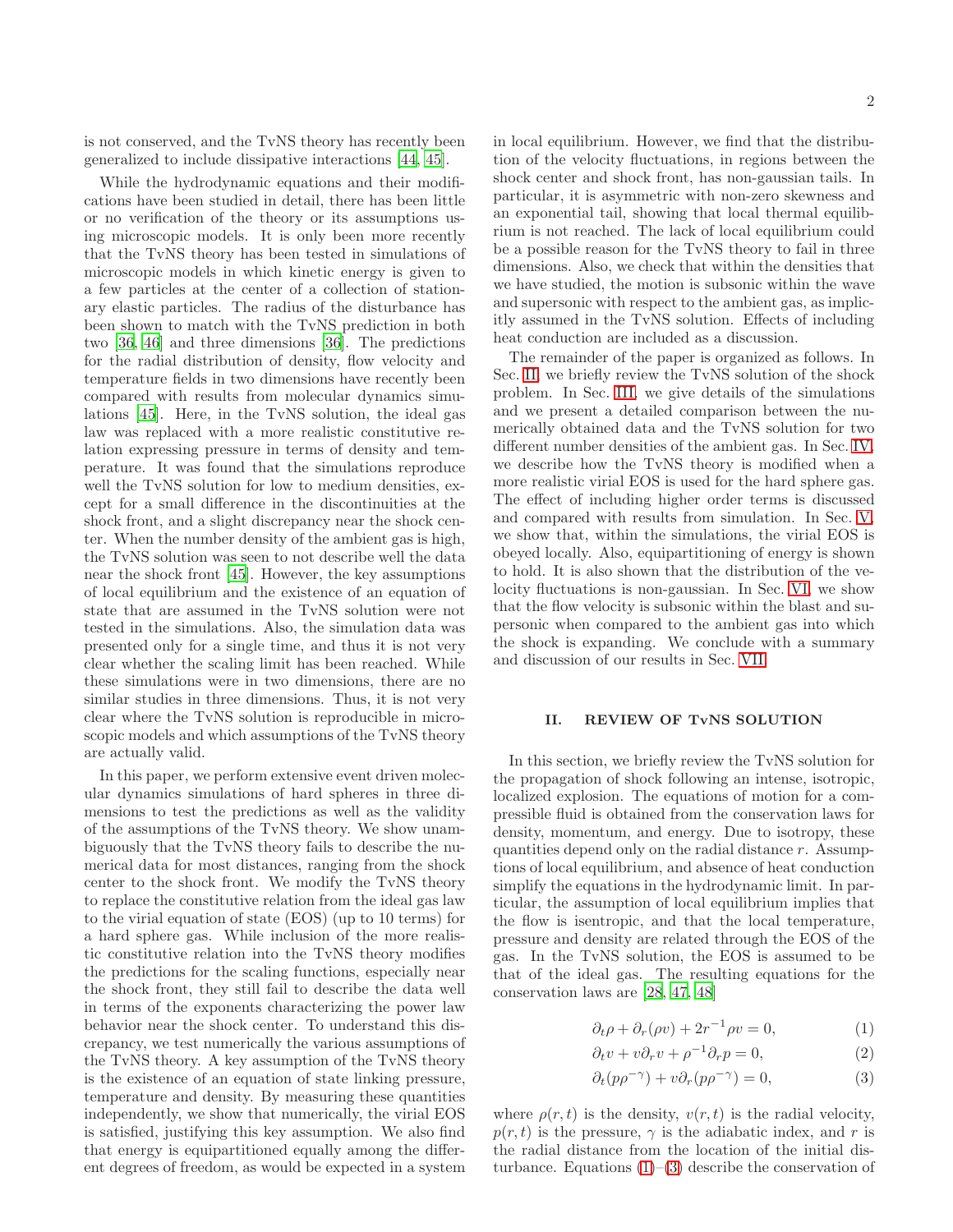mass, momentum, and entropy [for an ideal gas, entropy is proportional to  $p\rho^{-\gamma}$  respectively.

Non-dimensionalising the different thermodynamic quantities converts the Eqs.  $(1)$ – $(3)$  into ordinary differential equations. From dimensional analysis,

<span id="page-2-7"></span>
$$
p = \frac{\rho_0 r^2}{t^2} P(\xi),
$$
  
\n
$$
\rho = \rho_0 R(\xi),
$$
  
\n
$$
v = \frac{r}{t} V(\xi),
$$
  
\n
$$
\varepsilon = \frac{k_B T}{m_0} = \frac{r^2}{t^2} E(\xi),
$$
\n(4)

where

$$
\xi = r \left(\frac{E_0 t^2}{\rho_0}\right)^{-1/5},\tag{5}
$$

is non-dimensionalised length,  $E_0$  is the initial energy that is deposited into the system,  $\rho_0$  is the ambient mass density,  $T$  is the local temperature,  $k_B$  is Boltzmann constant,  $m_0$  is the mass of a particle, and P, R, V, and E, are scaling functions.  $\varepsilon$  is the thermal energy per unit mass. The four scaling functions are not independent, but related through the ideal gas law as

<span id="page-2-8"></span>
$$
P = RE.\t\t(6)
$$

In terms of the scaling functions, Eqs.  $(1)$ – $(3)$  simplify to

$$
\left[V - \frac{2}{5}\right] \frac{RdV}{d\ln\xi} + \frac{dP}{d\ln\xi} - RV + RV^2 + 2P = 0,
$$
  

$$
\frac{dV}{d\ln\xi} + \left[V - \frac{2}{5}\right] \frac{d\ln R}{d\ln\xi} + 3V = 0,
$$
  

$$
\frac{d}{d\ln\xi} \left(\ln\frac{P}{R^{\gamma}}\right) - \frac{2(1-V)}{V - 2/5} = 0.
$$
 (7)

The thermodynamic quantities are discontinuous across the shock front, the discontinuities being given by the Rankine-Hugoniot conditions [\[28](#page-11-21), [47\]](#page-11-22). In terms of the scaling functions, these discontinuities are given by:

<span id="page-2-2"></span>
$$
P(\xi_f) = \frac{8}{25(\gamma + 1)}, V(\xi_f) = \frac{4}{5(\gamma + 1)}, R(\xi_f) = \frac{\gamma + 1}{\gamma - 1},
$$
\n(8)

where  $\xi_f$  is the position of the shock front.  $\xi_f$  is determined by the condition that total energy is conserved:

<span id="page-2-9"></span>
$$
4\pi \int_0^{\xi_f} R(\xi) \left[ \frac{V^2(\xi)}{2} + \frac{P(\xi)}{(\gamma - 1)R(\xi)} \right] \xi^4 d\xi = 1. \tag{9}
$$

The exact solution of Eq. [\(7\)](#page-2-1) in three dimensions with the boundary condition as in Eq.  $(8)$  is  $[1, 3-5, 48]$  $[1, 3-5, 48]$  $[1, 3-5, 48]$  $[1, 3-5, 48]$ :

$$
\left[\frac{\xi_f}{\xi}\right]^5 = C_1 V^2 \left[1 - \frac{3\gamma - 1}{2} V\right]^{\nu_1} \left[\frac{5}{2} \gamma V - 1\right]^{\nu_2},\qquad(10)
$$

$$
R = C_2 \left[ \frac{5}{2} \gamma V - 1 \right]^{\nu_3} \left[ 1 - \frac{3\gamma - 1}{2} \right]^{\nu_4} \left[ 1 - \frac{5}{2} V \right]^{\nu_5}, (11)
$$

$$
P = C_3 V^2 \left[ 1 - \frac{5V}{2} \right]^{\nu_6} \left[ \frac{5\gamma V}{2} - 1 \right]^{\nu_7} \left[ 1 - \frac{(3\gamma - 1)V}{2} \right]^{\nu_8} \tag{12}
$$

<span id="page-2-5"></span><span id="page-2-4"></span><span id="page-2-3"></span>,

where

$$
C_{1} = \left[\frac{5}{4}(\gamma + 1)\right]^{2} \left[\frac{5(\gamma + 1)}{7 - \gamma}\right]^{\nu_{1}} \left(\frac{\gamma + 1}{\gamma - 1}\right)^{\nu_{2}},
$$
  
\n
$$
C_{2} = \left(\frac{\gamma + 1}{\gamma - 1}\right)^{\nu_{3} + \nu_{5} + 1} \left[\frac{5(\gamma + 1)}{7 - \gamma}\right]^{\nu_{4}},
$$
\n
$$
C_{3} = \frac{1}{2} \left(\frac{\gamma + 1}{\gamma - 1}\right)^{-\nu_{5} - \nu_{3}} (1 + \gamma) \left[\frac{5(1 + \gamma)}{7 - \gamma}\right]^{\nu_{4}},
$$
\n
$$
(14)
$$

and

$$
\nu_1 = \frac{12 - 7\gamma + 13\gamma^2}{-1 + \gamma + 6\gamma^2}, \quad \nu_2 = -\frac{5(\gamma - 1)}{2\gamma + 1},
$$
  
\n
$$
\nu_3 = \frac{3}{1 + 2\gamma}, \qquad \nu_4 = \frac{-12 + 7\gamma - 13\gamma^2}{(-2 + \gamma)(-1 + \gamma + 6\gamma^2)},
$$
  
\n
$$
\nu_5 = \frac{2}{-2 + \gamma}, \qquad \nu_6 = \frac{\gamma}{-2 + \gamma},
$$
  
\n
$$
\nu_7 = \frac{2 - 2\gamma}{1 + 2\gamma}, \qquad \nu_8 = \nu_4.
$$
  
\n(15)

Near the shock front, the four scaling functions  $V, R$ ,  $P$ , and  $E$  are discontinuous, as given by Eq. [\(8\)](#page-2-2). Near the shock center  $(\xi \rightarrow 0)$ , the scaling functions have power law singularities. These may be determined from Eqs.  $(10)$  to  $(12)$ . For monoatomic gas, as in our simulations,  $\gamma = 5/3$ . From Eq. [\(10\)](#page-2-3), when  $\xi \to 0$ , it is easy to see that  $V \to 2/(\mathcal{5}\gamma)$ . V approaches the limit as  $V - 2/(5\gamma) \sim \xi^{-5/\nu_2}$  [ $\xi^{13/2}$  for  $\gamma = 5/3$ ]. From Eqs. [\(11\)](#page-2-5) and [\(12\)](#page-2-4), we obtain  $R(\xi) \sim \xi^{-5\nu_3/\nu_2}$  [ξ<sup>9/2</sup> for  $\gamma = 5/3$ ], and  $P(\xi) \sim \xi^{-5\nu_7/\nu_2}$  [ $\xi^{-2}$  for  $\gamma = 5/3$ ]. Finally, from the ideal gas law  $P = RE$ , we obtain that the scaled thermal energy  $E \sim \xi^{-5(\nu_7-\nu_3)/\nu_2}$  [ $\xi^{-13/2}$  for  $\gamma = 5/3$ ]. Summarizing, for  $\gamma = 5/3$ , when  $\xi \to 0$ ,

<span id="page-2-6"></span><span id="page-2-1"></span>
$$
V - \frac{6}{25} \sim \xi^{13/2}, R(\xi) \sim \xi^{9/2}, P(\xi) \sim \xi^{-2}, E \sim \xi^{-13/2}.
$$
\n(16)

# <span id="page-2-0"></span>III. COMPARISON WITH EVENT- DRIVEN SIMULATIONS

In this section, we compare the predictions of the TvNS solution for density, velocity, pressure, and temperature profiles with results from large scale event-driven simulations [\[49\]](#page-11-24) of a collection of elastic hard spheres. Consider a system of identical hard spheres in 3 dimensions whose mass and diameter are set to one. Initially, all particles are at rest and uniformly distributed in space. The system is perturbed by an initial localized input of energy at the origin. We model an isotropic impulse by giving a speed  $v_0 = 1$  to 6 particles near the center along  $\pm x, \pm y$ and  $\pm z$  directions. The particles move ballistically until they undergo elastic momentum conserving collisions with other particles. If  $\vec{u}_1$  and  $\vec{u}_2$  are the velocities of two particles 1 and 2 before collision, then the velocities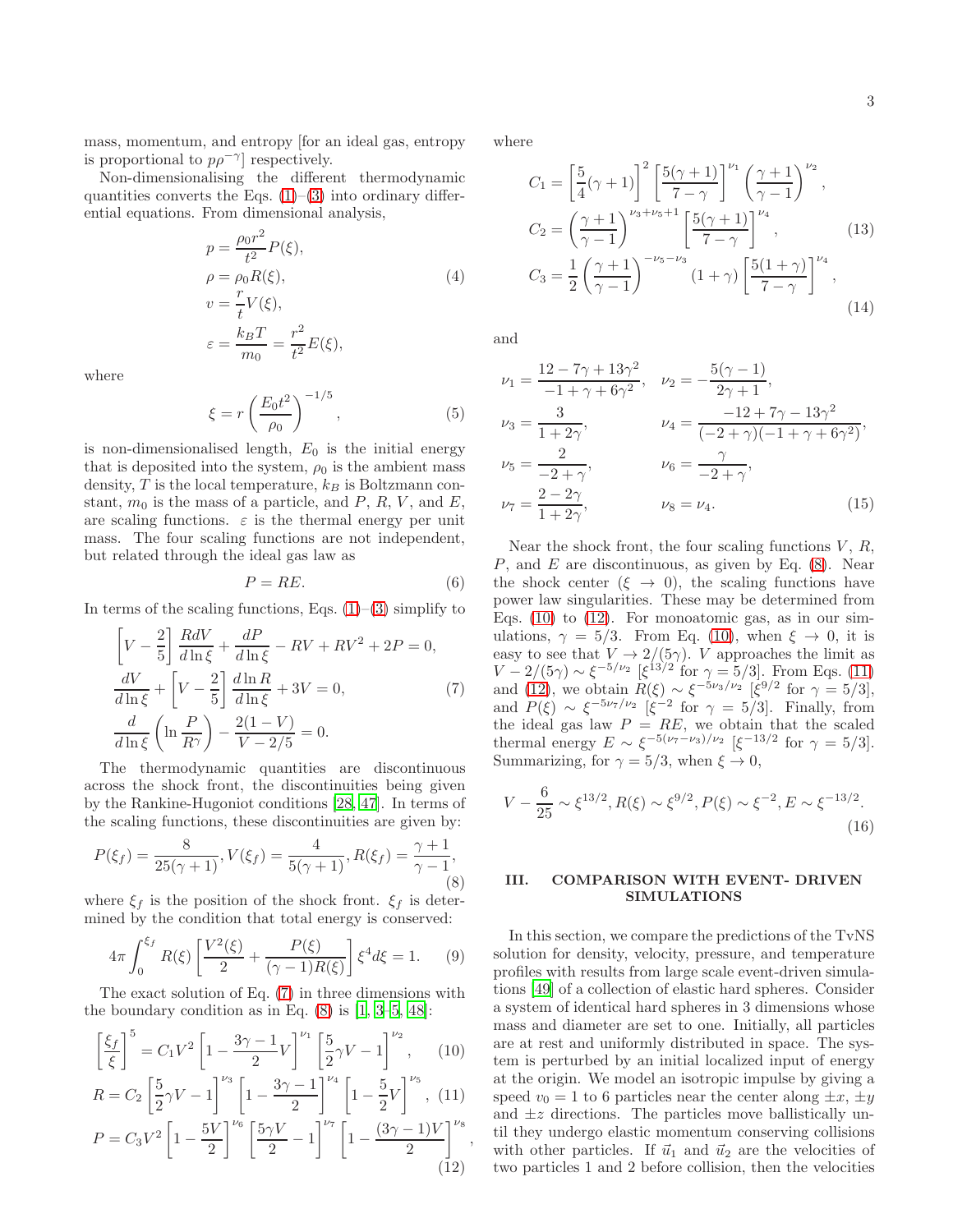after collision,  $\vec{v}_1$  and  $\vec{v}_2$ , are given by

$$
\vec{v}_1 = \vec{u}_1 - [\hat{n} \cdot (\vec{u}_1 - \vec{u}_2)]\hat{n}, \n\vec{v}_2 = \vec{u}_2 - [\hat{n} \cdot (\vec{u}_2 - \vec{u}_1)]\hat{n},
$$
\n(17)

where  $\hat{n}$  is the unit vector along the line joining the centers of particles 1 and 2.

We simulate systems with number densities  $\rho_0 = 0.1$ and 0.4, much smaller than the random closed packing density. The system is large enough so that the moving particles do not reach the boundary up to the times we have simulated, so that there are no boundary effects. The data are averaged over 150 different histories. We also check that the data for an intermediate density  $\rho_0 =$ 0.25] show a trend that is intermediate between that for  $\rho_0 = 0.1$  and 0.4.

The initial perturbation creates a disturbance that propagates outwards in a radially symmetric fashion. A shock front separates the moving particles from the stationary ones. The radius of this shock front has been earlier shown to increase as  $t^{2/5}$  in event driven simulations, consistent with the TvNS solution [\[36\]](#page-11-19).

Our aim is to numerically determine the scaling functions  $R(\xi)$ ,  $V(\xi)$ ,  $E(\xi)$ , and  $P(\xi)$ , corresponding to density, velocity, temperature, and pressure respectively. The thermal energy is measured from the velocity fluctuations obtained by subtracting out the mean radial velocity  $v_r(r, t)\hat{r}$  from the instantaneous velocity. The pressure is measured from the local collision rate. For the hard sphere gas in three dimensions, pressure is given by the expression [\[50\]](#page-11-25)

$$
p = \rho T - \frac{\rho}{3N\delta t} \sum_{collisions} b_{ij},
$$
 (18)

where  $b_{ij} = \vec{r}_{ij} \cdot \vec{v}_{ij}$ , where  $\vec{r}_{ij}$  and  $\vec{v}_{ij}$  respectively are the relative positions and velocities of the particles  $i$  and j undergoing collisions,  $\delta t$  is the time duration of measurement, and  $N$  is the mean number of particles in the radial bin whose pressure is being computed.

The numerically obtained scaling functions  $R(\xi)$ ,  $V(\xi)$ ,  $E(\xi)$ , and  $P(\xi)$  are shown in Fig. [1](#page-3-0) for initial number densities 0.1 and 0.4. For each of the densities, four different times are shown. The data for the different times collapse onto one curve when plotted against  $\xi$ . The TvNS solution is shown in solid black line. Since the simulations correspond to a monoatomic gas, we set  $\gamma = 5/3$  in the TvNS solution.

The scaling function  $R(\xi)$  depends on the initial number density  $\rho_0$ , especially close to the shock front [see Fig [1\(](#page-3-0)a)]. As  $\rho_0$  decreases, the discontinuity in density at the shock front increases, and it is possible that it may approach the theoretical result in the limit of infinite dilution. However, when compared with the entire range of  $\xi$ , the numerically obtained curves are very different from the TvNS solution. In particular, as shown in Fig. [2\(](#page-4-1)a), the TvNS scaling function increases as a power law  $\xi^{9/2}$  for small  $\xi$  [as in Eq. [\(16\)](#page-2-6)], while the numerically obtained scaling function tends to a non-zero constant.



<span id="page-3-0"></span>FIG. 1. (Color online) The variation of the scaling functions (a)  $R(\xi)$ , (b)  $V(\xi)$ , (c)  $E(\xi)$  and (d)  $P(\xi)$  corresponding to non-dimensionalised density, velocity, temperature and pres-sure [see Eq. [\(4\)](#page-2-7)] with scaled distance  $\xi$ . The data are shown for 2 different initial densities  $\rho_0 = 0.1$  and 0.4. For  $\rho_0 = 0.1$ , the different times are  $t = 30000, 40000, 50000, 60000,$  and for  $\rho = 0.4$ ,  $t = 5000$ , 10000, 20000, 30000, as indicated in (a). The black solid lines correspond to the TvNS solution [see Eqs. [\(10\)](#page-2-3)-[\(12\)](#page-2-4) and Eq. [\(6\)](#page-2-8)]. The data for R, P, and E are also shown on a logarithmic scale in Fig. [2.](#page-4-1)

The scaling function  $V$ , shown in Fig [1\(](#page-3-0)b), increases linearly from zero, reaches a maximum and then decreases to its value at the shock front. The data for V from the simulations are again not consistent with the TvNS solution in which V is non-zero at  $\xi = 0$ , and then monotonically increases to its value at the shock front. Decreasing the ambient number density  $\rho_0$  shifts the numerical data further away from the TvNS solution for small  $\xi$ .

The scaling function  $E(\xi)$ , which measures the local velocity fluctuations, is shown in Fig  $1(c)$ . There is only a weak dependence on the number density  $\rho_0$ . From Fig [2\(](#page-4-1)b), it can be seen that E diverges as a power law as  $\xi \to 0$ , with an exponent that we numerically estimate to be close to  $-2$ . The TvNS solution predicts that E diverges with decreasing  $\xi$  as  $E \sim \xi^{-13/2}$  [see Eq. [\(16\)](#page-2-6)]. Again, the data from simulations are quantitatively different from the TvNS solution.

The dependence of the scaled pressure on  $\xi$  is shown in Fig  $1(d)$ . Unlike the other scaling functions, the data from simulations are much closer to the TvNS solution. In particular, both data diverge as  $\xi^{-2}$  for small  $\xi$  [see Fig [2\(](#page-4-1)c)]. Also, as the number density  $\rho_0$  is decreased, the data tends towards the analytical solution, though it is not possible to extrapolate the data to  $\rho_0 = 0$  with the current data.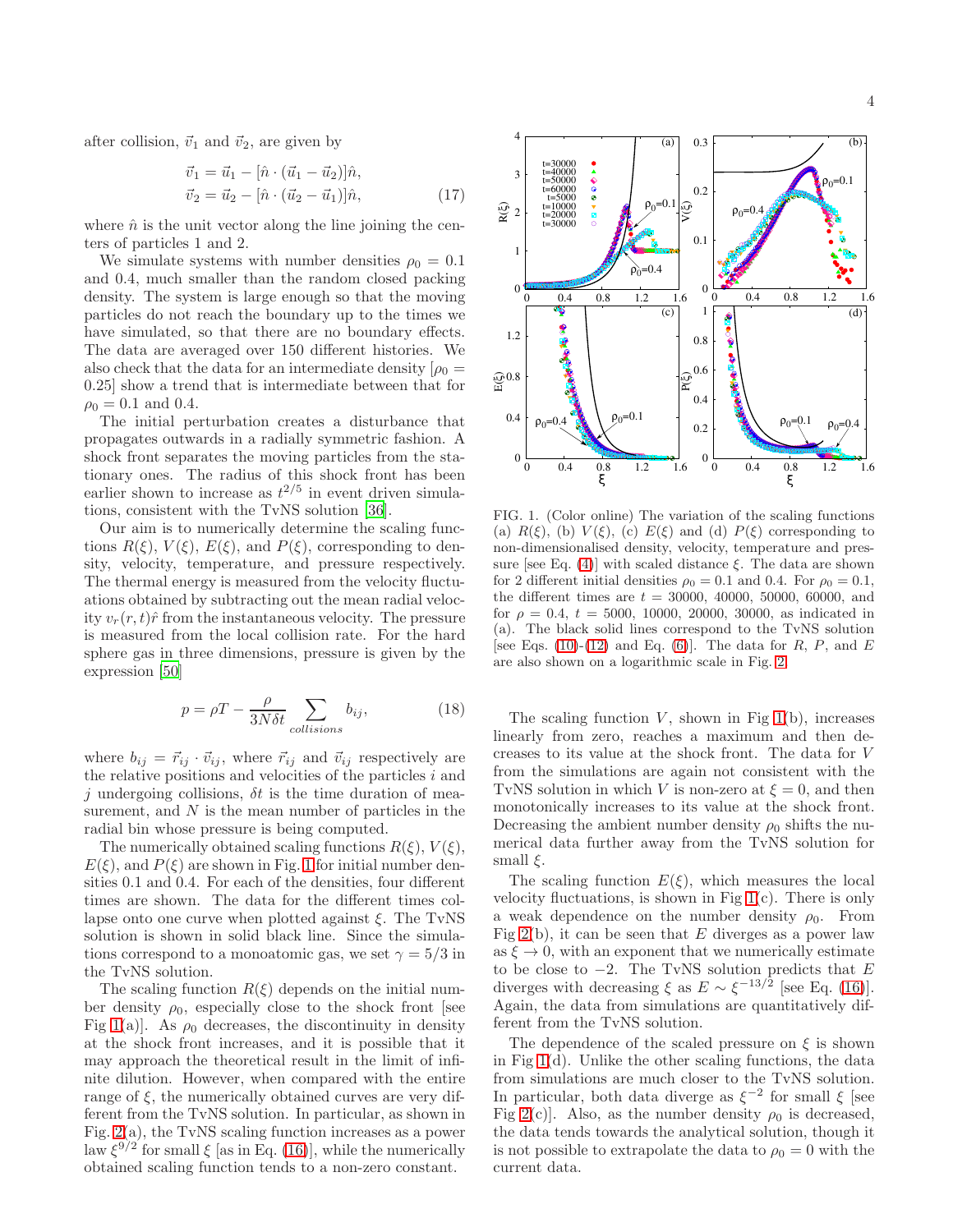

<span id="page-4-1"></span>FIG. 2. (Color online) The data in Fig. [1\(](#page-3-0)a), (c) and (d) are shown in logarithmic scale to emphasize the power-law divergence for small  $\xi$ . The three plots show the variation of the scaling functions (a)  $R(\xi)$ , (b)  $E(\xi)$  and (c)  $P(\xi)$  with scaled distance  $\xi$ . The data are for 2 different initial densities  $\rho_0 = 0.1$  and 0.4. Each density has data for four different times and the symbols are same as described in Fig [1](#page-3-0) (a). The black solid lines correspond to the TvNS solution.

In summary, the TvNS solution fails to describe the numerical data. Also, the data from simulations show that the results depend on  $\rho_0$ . On the other hand the TvNS solution is independent of  $\rho_0$ . There could be multiple plausible reasons for the observed differences. One is that the simulations are performed for hard spheres, while the TvNS solution is for the ideal gas. In the hard sphere simulations, there is an upper bound for the local number density, while there is no such bound in the ideal gas. This particularly becomes significant near the shock front where the density becomes high irrespective of the initial density. Secondly, the medium through which shock is propagating is inherently a system out of equilibrium, and the assumption of local equilibrium in the TvNS solution may be incorrect.

In the following, we test these assumptions. First, we incorporate effects of explosion in the hard sphere model into the TvNS solution by replacing the EOS for an ideal gas with a virial expansion for the hard sphere gas. Second, we test the assumption of local equilibrium.

# <span id="page-4-0"></span>IV. SHOCK PROPAGATION IN A HARD SPHERE GAS

The EOS and the free energy of the hard sphere gas may be expressed as a virial expansion:

<span id="page-4-2"></span>
$$
\frac{p}{k_B T \rho} = 1 + \sum_{n=2}^{\infty} B_n \rho^{n-1},
$$
\n(19)

$$
\frac{F(N, V, T)}{N k_B T} = \ln(\Lambda^d \rho) - 1 + \sum_{n=2}^{\infty} B_n \frac{\rho^{n-1}}{n-1},
$$
 (20)

where  $p$  is pressure,  $T$  is temperature,  $k_B$  is Boltzmann constant,  $\rho$  is number density,  $B_n$  is the *n*th virial coefficient, F is the free energy, and  $\Lambda = h/\sqrt{2\pi mk_BT}$  is the thermal wavelength. For a hard sphere gas, the virial coefficients are independent of the temperature. Now, the set of hydrodynamic equations describing the propagation of the shock in the ideal gas [see Eqs.  $(1)-(3)$  $(1)-(3)$ ], have to be modified. It is more convenient to work in terms of the local temperature rather that the local pressure. Equations [\(1\)](#page-1-1) and [\(2\)](#page-1-3) for density and momentum remain unchanged except for replacing pressure  $p$  with the virial expansion in Eq. [\(19\)](#page-4-2). Equation [\(3\)](#page-1-2) for entropy is modified to

$$
(\partial_t + v\partial_r)\frac{3\ln T}{2} - \left[1 + \sum_{n=2}^{\infty} B_n \rho^{n-1}\right] (\partial_t + v\partial_r) \ln \rho = 0.
$$
\n(21)

Transforming to dimensionless variables using Eqs. [\(4\)](#page-2-7), the hydrodynamic equations reduce to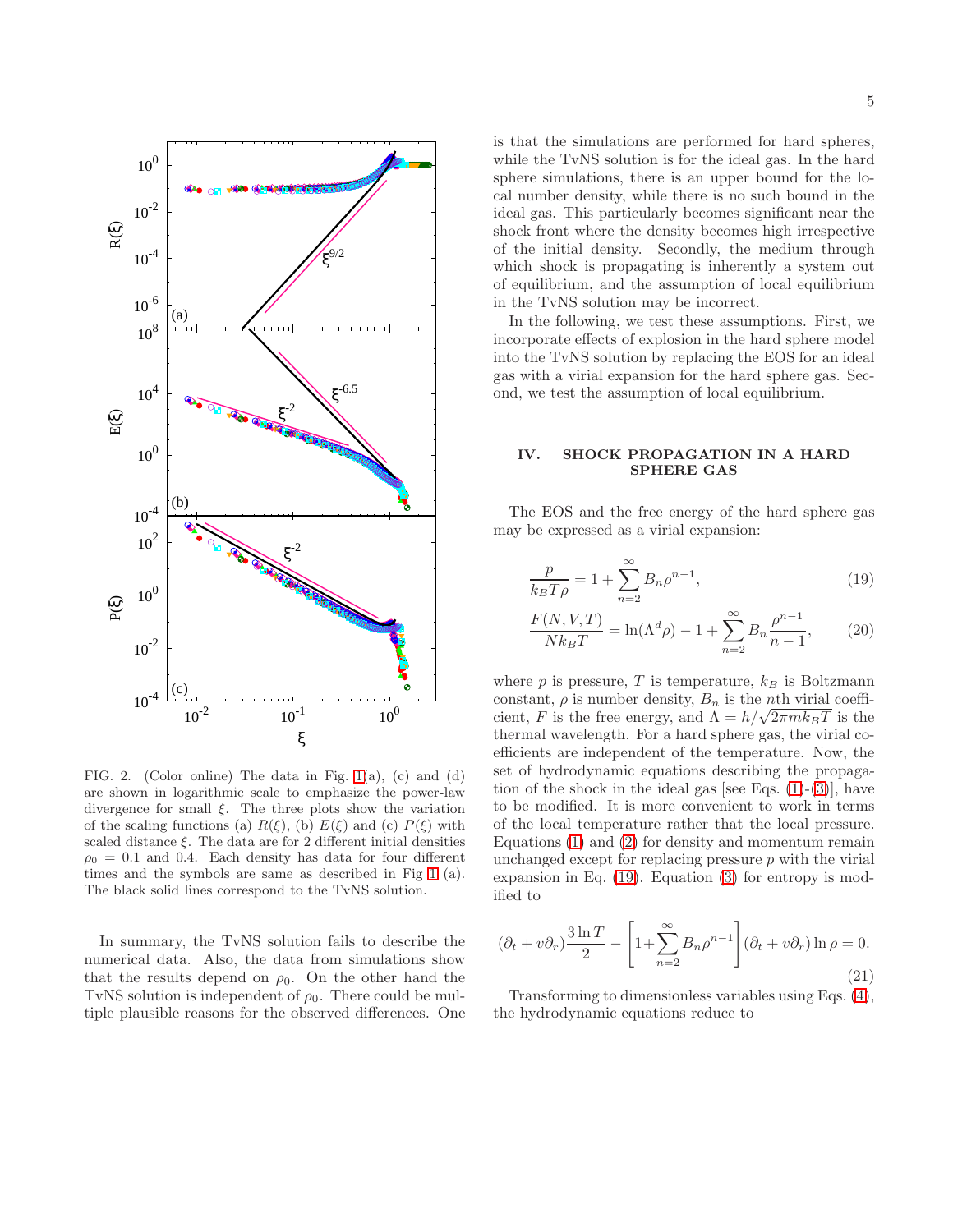<span id="page-5-0"></span>
$$
0 = \left(V - \frac{2}{5}\right)\xi R\frac{dV}{d\xi} + \xi\frac{d}{d\xi}\left[ER\left(1 + \sum_{n=2}^{\infty}B_n\rho_0^{n-1}R^{n-1}\right)\right] - RV + RV^2 + 2RE\left[1 + \sum_{n=2}^{\infty}B_n\rho_0^{n-1}R^{n-1}\right],
$$
 (22)

$$
0 = \left(V - \frac{2}{5}\right)\xi\frac{dR}{d\xi} + \xi R\frac{dV}{d\xi} + 3RV,\tag{23}
$$

$$
0 = -\left(1 + \sum_{n=2}^{\infty} B_n \rho_0^{n-1} R^{n-1}\right) \left(V - \frac{2}{5}\right) \frac{\xi}{R} \frac{dR}{d\xi} + \frac{3}{2} \left(V - \frac{2}{5}\right) \frac{\xi}{E} \frac{dE}{d\xi} + 3(V - 1). \tag{24}
$$

TABLE I. The values of the virial coefficients  $B_n$  for the hard sphere gas in three dimensions. The data are taken from Ref. [\[51](#page-11-26)].

<span id="page-5-2"></span>

| $\, n$         | $B_n$                                                                                                  |
|----------------|--------------------------------------------------------------------------------------------------------|
| $\overline{2}$ | $\frac{2\pi}{3}$                                                                                       |
| 3              | $\frac{5}{8}B_2^2$                                                                                     |
| $\overline{4}$ | $\frac{2707}{4480}+\frac{219\sqrt{2}}{2240\pi}-\frac{4131}{4480}\frac{\arccos{[1/3]}}{\pi}$<br>$B_2^3$ |
| 5              | $0.110252B_2^4$                                                                                        |
| 6              | $0.03888198B_2^5$                                                                                      |
|                | $0.01302354B_2^6$                                                                                      |
| 8              | $0.0041832B_2^7$                                                                                       |
| 9              | $0.0013094B_2^8$                                                                                       |
| 10             | $0.0004035B_2^9$                                                                                       |

The Rankine-Hugoniot boundary conditions at the shock front  $\xi_f$  are now

$$
\frac{1}{R(\xi_f)} \left[ 1 + \frac{3}{1 + \sum_{n=2}^{\infty} B_n \rho_0^{n-1} R(\xi_f)^{n-1}} \right] = 1,
$$
\n
$$
V(\xi_f) = \frac{6}{5} \frac{1}{R(\xi_f)[1 + \sum_{n=2}^{\infty} B_n \rho_0^{n-1} R(\xi_f)^{n-1}]},
$$
\n
$$
E(\xi_f) = \frac{1}{3} V(\xi_f)^2.
$$
\n(25)

For a given  $\xi_f$ , Eqs. [\(22\)](#page-5-0)-[\(24\)](#page-5-0) with the boundary con-ditions in Eqs. [\(25\)](#page-5-1) may be solved numerically.  $\xi_f$ , as before, is determined by the condition that total energy is conserved, which in terms of the scaling functions is

$$
4\pi \int_0^{\xi_f} R(\xi) \left[ \frac{V^2(\xi)}{2} + \frac{3}{2} E(\xi) \right] \xi^4 d\xi = 1, \quad (26)
$$

which is same as Eq. [\(9\)](#page-2-9) with  $\gamma = 5/3$  and  $P = RE$ .

For the hard sphere gas in three dimensions, the virial coefficients  $B_n$  are known analytically for up to  $n = 4$ and through Monte Carlo simulations up to  $n = 10$  [\[51\]](#page-11-26). These are tabulated in Table [I.](#page-5-2)

From the hydrodynamic equations as well as the boundary conditions, it is clear that the initial density  $\rho_0$ now affects the results, since it explicitly appears in the equations. The limit  $\rho_0 \rightarrow 0$  in these equations should reproduce the TvNS solution. We thus expect that there

could be significant deviations for larger densities. We now compare the results for the solution for the hydrodynamic equation with virial EOS for hard sphere gas with that for the ideal gas as well as those obtained from simulations.

In Figs. [3](#page-6-0) and [4,](#page-6-1) the TvNS solution with virial EOS is denoted by lines while the simulation data are shown by points for  $\rho_0 = 0.1$  and  $\rho_0 = 0.4$  respectively. We first focus on the effect of truncating the virial EOS by including only the first  $n$  virial terms. We find that the scaling functions for density, velocity, temperature and pressure for  $n = 6, 8, 10$  are indistinguishable from each other for both densities [see Figs. [3](#page-6-0) and [4\]](#page-6-1), showing that errors introduced by truncating the EOS at  $n = 10$  are negligible. Second, we observe that as n or  $\rho_0$  increases, the discontinuities at the shock front decreases, and the position of the shock front  $\xi_f$  increases. Third, and more importantly, the inclusion of virial EOS does not alter the exponents of the power law divergence of the scaling functions at small  $\xi$ . Also, the exponents are independent of  $\rho_0$ . For high densities, there are qualitative changes induced by including virial EOS. For example, the scaling function for velocity changes from monotonically increasing for ideal gas to monotonically decreasing for the virial EOS [see Fig.  $4(b)$ ].

<span id="page-5-1"></span>Near the shock front, in comparison to the ideal gas EOS, we find that the virial EOS does a better job of describing the scaling functions obtained from simulations. For the density scaling function, the discontinuity at the shock front is better captured by the virial EOS for both densities [see Figs. [3\(](#page-6-0)a) and  $4(a)$ ]. For the velocity scaling function, the virial EOS matches with the simulation data close to the shock front for  $\rho_0 = 0.1$  [see Fig. [3\(](#page-6-0)b)], and captures the correct trend for  $\rho_0 = 0.4$ [see Fig. [4\(](#page-6-1)b)]. For both temperature [see Figs.  $3(c)$  and  $4(c)$  $4(c)$ ] and pressure [see Figs. [3\(](#page-6-0)d) and  $4(d)$ ], the scaling functions obtained from virial EOS are closer to the simulation data than the ideal gas EOS.

Away from the shock front, the power law behavior of the scaling function remain unchanged with the inclusion of the virial EOS. This is because near the shock center, the gas is dilute, and the virial EOS tends towards the ideal gas law. Thus, as for the TvNS theory discussed in Sec. [III,](#page-2-0) the modified theory fails to describe the simulation data [see insets of Figs. [3](#page-6-0) and [4\]](#page-6-1).

Thus, we conclude that while replacing the ideal gas assumption in the TvNS solution with the virial EOS for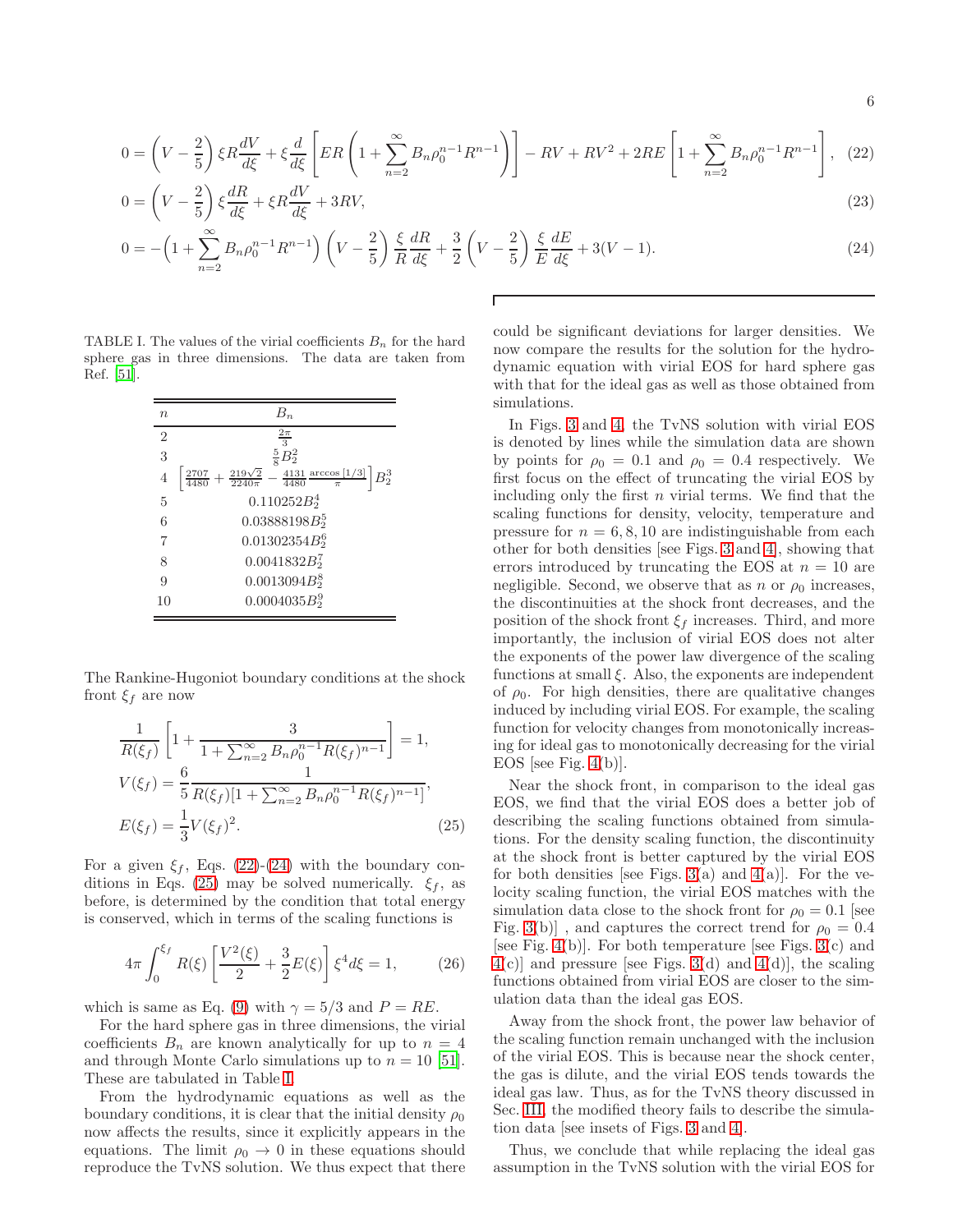



<span id="page-6-0"></span>FIG. 3. (Color online) The scaling functions (a)  $R(\xi)$ , (b)  $V(\xi)$ , (c)  $E(\xi)$ , and (d)  $P(\xi)$  corresponding to density, velocity, temperature and pressure respectively versus  $\xi$  for ambient density  $\rho_0 = 0.1$  is compared with the theoretical solution for the hydrodynamic equations with virial EOS for the hard sphere gas. The simulation data (represented by points) correspond to four different times with keys as shown in Fig [1\(](#page-3-0)a). The lines represent the virial EOS solution with the virial expansion truncated at  $n = 2, 4, 6, 8, 10$ . Black solid curve represents the case of ideal gas. The inset shows the plots on a log-log scale, accentuating the small  $\xi$  behavior.

<span id="page-6-1"></span>FIG. 4. (Color online) The scaling functions (a)  $R(\xi)$ , (b)  $V(\xi)$ , (c)  $E(\xi)$ , and (d)  $P(\xi)$  corresponding to density, velocity, temperature and pressure respectively versus  $\xi$  for ambient density  $\rho_0 = 0.4$  is compared with the theoretical solution for the hydrodynamic equations with virial EOS for the hard sphere gas. The simulation data (represented by points) correspond to four different times with keys as shown in Fig [1\(](#page-3-0)a). The lines represent the virial EOS solution with the virial expansion truncated at  $n = 2, 4, 6, 8, 10$ . Black solid curve represents the case of ideal gas. The inset shows the plots on a log-log scale, accentuating the small  $\xi$  behavior.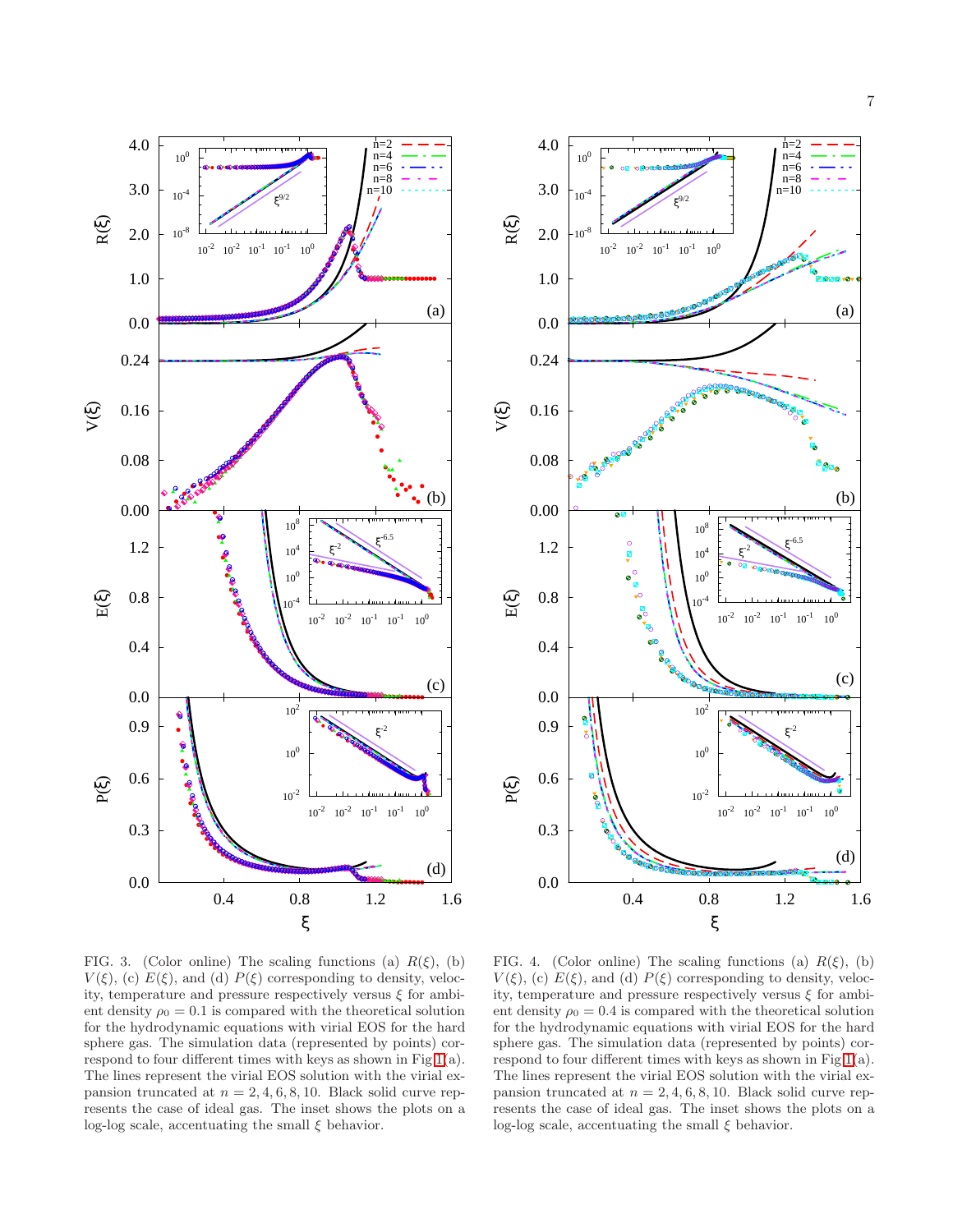the hard sphere gas introduces some dependence on the initial density  $\rho_0$ , it fails to capture the strong deviations from the TvNS solution that is observed in the event driven simulations.

# <span id="page-7-0"></span>V. LOCAL EQUILIBRIUM

We now numerically check the assumption of local equilibrium in the TvNS solution. First, we check whether the EOS of a hard sphere gas is obeyed. Second, we check whether the thermal energy is locally equipartitioned equally in all three directions. Finally, we calculate the skewness and kurtosis of the distribution of velocity fluctuations to check the deviation from a gaussian.

#### A. Equation of state

A central assumption of the TvNS solution is that the local pressure, density and temperature are not independent, but related to each other through an EOS, which is assumed to be that of the ideal gas. To test the assumption of EOS, we measure the local thermodynamic quantities and check whether they obey the hard sphere virial EOS. To do so, we measure the ratio

<span id="page-7-3"></span>
$$
\chi(n) = \frac{P(\xi)}{E(\xi)R(\xi)\left[1 + \sum_{k=2}^{n} B_k \rho_0^{k-1} R(\xi)^{k-1}\right]},\tag{27}
$$

where  $n$  is the number of terms retained in the virial expansion  $[n = 1$  corresponds to ideal gas]. For large n, if  $\chi \approx 1$ , then we conclude that the virial EOS is obeyed, and the assumption of EOS is justified.

The dependence of  $\chi(n)$  on  $\xi$  for  $n = 2, 4, 6, 8, 10$  is shown in Fig. [5](#page-7-1) for two different times. While for small n, there is deviation from one near the shock front, quite remarkably, as n increases,  $\chi(n)$  fluctuates about 1 for all  $\xi$ . This clearly shows that the assumption of an EOS is quite justified.

There is an ambiguity about whether we define temperature using the full velocity fluctuations or by only considering the radial or transverse components. To show that the evidence of EOS is not dependent on this choice, consider Fig [6](#page-7-2) where  $\chi(10)$  is shown for both  $T_r$  [based on radial component] and  $T_{\perp}$  [based on transverse component]. Clearly, the results are independent of the choice, except very close to the shock front.

### B. Equipartition

We check whether the thermal energy is equipartitioned equally in all three directions by measuring the ratio

<span id="page-7-4"></span>
$$
\zeta = \frac{\langle \delta v_r^2 \rangle}{\langle \delta v_\perp^2 \rangle / 2},\tag{28}
$$



<span id="page-7-1"></span>FIG. 5. (Color online) The variation of  $\chi(n)$  [see Eq. [\(27\)](#page-7-3)] with  $\xi$  for  $n = 2, 4, 6, 8, 10$ . The data are for times 40000 and 60000 and for ambient number density  $\rho_0 = 0.1$ . For large n,  $\chi(n)$  fluctuates about 1.



<span id="page-7-2"></span>FIG. 6. (Color online) The variation of  $\chi(10)$  with  $\xi$ , where the temperature in Eq. [\(27\)](#page-7-3) is replaced by  $T_r$  or  $T_{\perp}$  defined through the radial and perpendicular components of the velocity fluctuations. The data are for times 40000 and 60000 and ambient density  $\rho_0 = 0.1$ .

where  $\delta v_r$  and  $\delta v_{\perp}$  are the velocity fluctuations in the radial and transverse  $\theta$ - $\phi$  directions respectively. The factor of 2 accounts for the two degrees of freedom in the  $\theta$ - $\phi$  directions. If the thermal energy is equipartitioned, then  $\zeta = 1$ . Fig. [7](#page-8-1) shows the variation of  $\zeta$  with  $\xi$  for different times. The data for different times collapse on to a single curve. Away from the shock front,  $\zeta \approx 1$ showing equipartition. However, near the shock front,  $\zeta > 1$ , corresponding to excess thermal energy in the radial direction.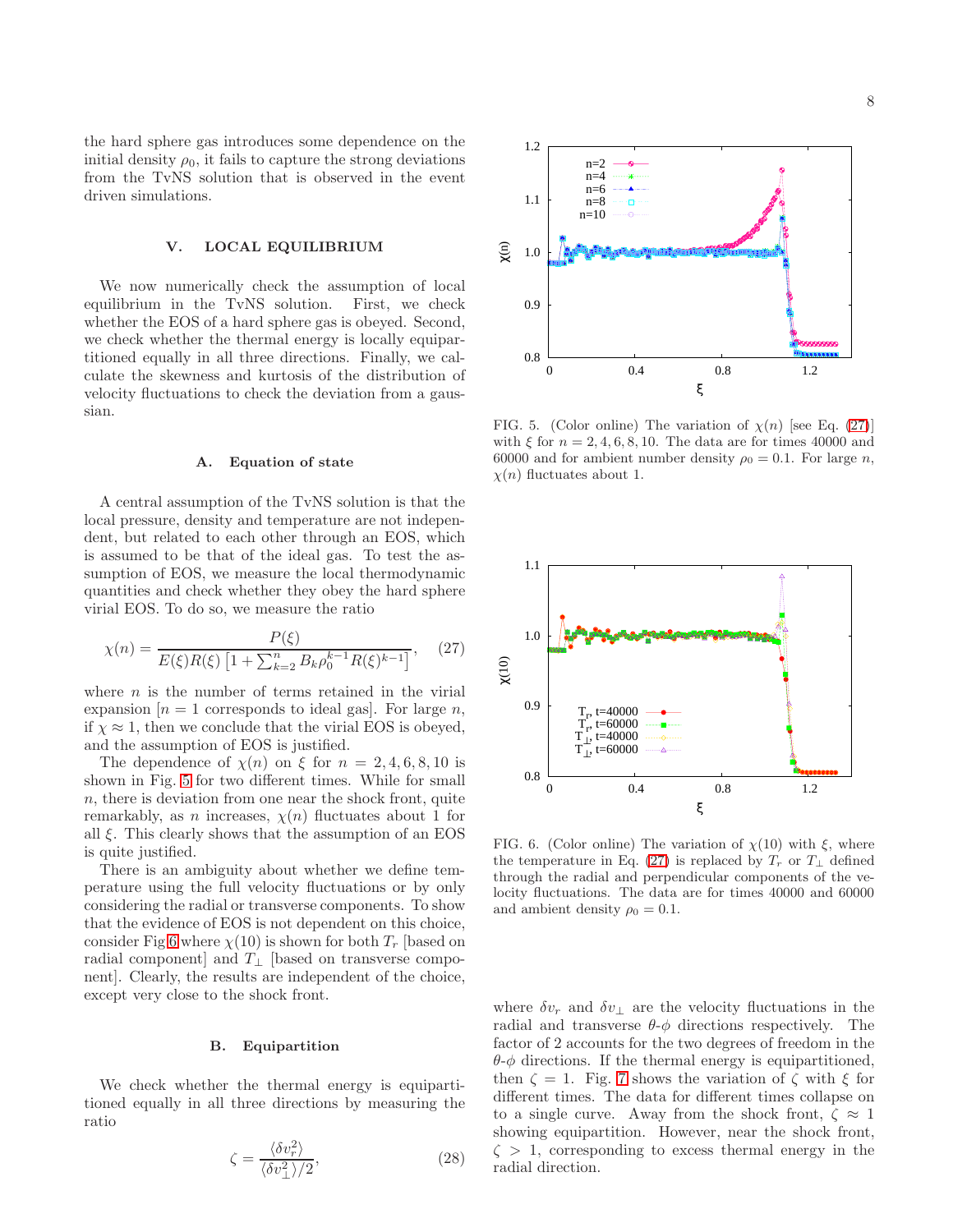

<span id="page-8-1"></span>FIG. 7. (Color online) The variation of  $\zeta$ , the ratio of energies in the radial and  $\theta$ - $\phi$  directions [see Eq. [\(28\)](#page-7-4)] with the scaled distance  $\xi$ . The data is for four different times with keys as in Fig [1\(](#page-3-0)a), for two ambient densities  $\rho_0 = 0.1$  and 0.4. Away from the shock front,  $\zeta \approx 1$ .

#### C. Skewness and Kurtosis

To quantify the deviation from gaussianity, we measure the kurtosis  $\kappa$ , and skewness S of the probability distribution for the velocity fluctuations:

<span id="page-8-3"></span>
$$
\kappa_r = \frac{\langle \delta v_r^4 \rangle}{3 \langle \delta v_r^2 \rangle^2},\tag{29}
$$

$$
\kappa_{\perp} = \frac{\langle \delta v_{\perp}^4 \rangle}{2 \langle \delta v_{\perp}^2 \rangle^2},\tag{30}
$$

$$
S = \frac{\langle \delta v_r^3 \rangle}{\langle \delta v_r^2 \rangle^{3/2}}.
$$
\n(31)

Deviation of kurtosis from 1 shows non-gaussian behavior. Likewise, a non-zero skewness shows that the distribution is not symmetric. The variation of  $\kappa_r$  and  $\kappa_\perp$  with  $\xi$  is shown in Fig. [8](#page-8-2) (a) and (b) respectively. While the data for different times collapse onto one curve,  $\kappa_r$  and  $\kappa_{\perp}$  deviate significantly from 1 for almost all  $\xi$ , showing a lack of local equilibrium. For the higher density  $\rho_0 = 0.4$ ,  $\kappa_r$  and  $\kappa_{\perp}$  are close to one near the shock front. Skewness S also provides a strong evidence for deviation from gaussianity and a lack of local equilibrium. From the variation of S with  $\xi$ , as shown in Fig. [8](#page-8-2) (c), it is clear that it is positive for all values of  $\xi$ . Thus, the distribution is clearly asymmetric. Note that in the  $\theta$ - $\phi$ directions, due to symmetry, the skewness is zero.

The skewness of the distribution may be directly seen by examining the full probability distribution  $P(\delta v_r, r, t)$ for the fluctuations in the radial velocity. The distribution for a fixed time  $t$  and fixed radial distance  $r$ , corresponding to  $\xi = 0.58$  is shown in Fig [8\(](#page-8-2)d). This corresponds to a region away from the shock front where the skewness in Fig.  $8(c)$  is non-zero. It can be seen from the figure that the distribution deviates from the gaus-



<span id="page-8-2"></span>FIG. 8. (Color online) The variation with scaled distance  $\xi$ of (a) the kurtosis  $\kappa_r$  for the radial velocity fluctuations [see Eq. [\(29\)](#page-8-3)]. (b) the kurtosis  $\kappa_{\perp}$  for the velocity fluctuations in the  $\theta$ - $\phi$  direction [see Eq. [\(30\)](#page-8-3)] and (c) skewness S for the radial velocity fluctuations [see Eq. [\(31\]](#page-8-3). The black solid line in (a) and (b) are reference lines of 1, corresponding to gaussianity. The data are for  $\rho_0 = 0.1$  and  $\rho_0 = 0.4$  and for four different times with keys as in Fig  $1(a)$ . (d) The distribution of the radial velocity fluctuations  $P(\delta v)$  measured at  $r = 61.5$ ,  $t = 30000$  and  $\rho_0 = 0.4$ , corresponding to  $\xi = 0.58$ . The black solid curve represents the gaussian distribution fitted to the data near zero. The blue solid line is an exponential and a guide to the eye.

sian distribution and is skewed towards the larger positive fluctuations. We find that the data are consistent with an exponential decay for large positive fluctuations.

### <span id="page-8-0"></span>VI. SONIC LINE

In this section, we check an implicit assumption of the TvNS theory. In the classic solution of a shock, the flow velocity is subsonic within the blast and supersonic when compared to the ambient gas into which the shock is expanding. The subsonic flow results in perturbations relaxing quickly. On the other hand, if there are regions where the flow is supersonic, then the asymptotic self similar solution may not be reached. To check whether this assumption is valid both within the event driven simulations as well as the TvNS theory modified by the virial EOS, we follow closely the analysis of Ref. [\[45](#page-11-18)].

Consider the local sound velocity,

$$
c(r,t) = \sqrt{\frac{\gamma p(r,t)}{\rho(r,t)}}.\t(32)
$$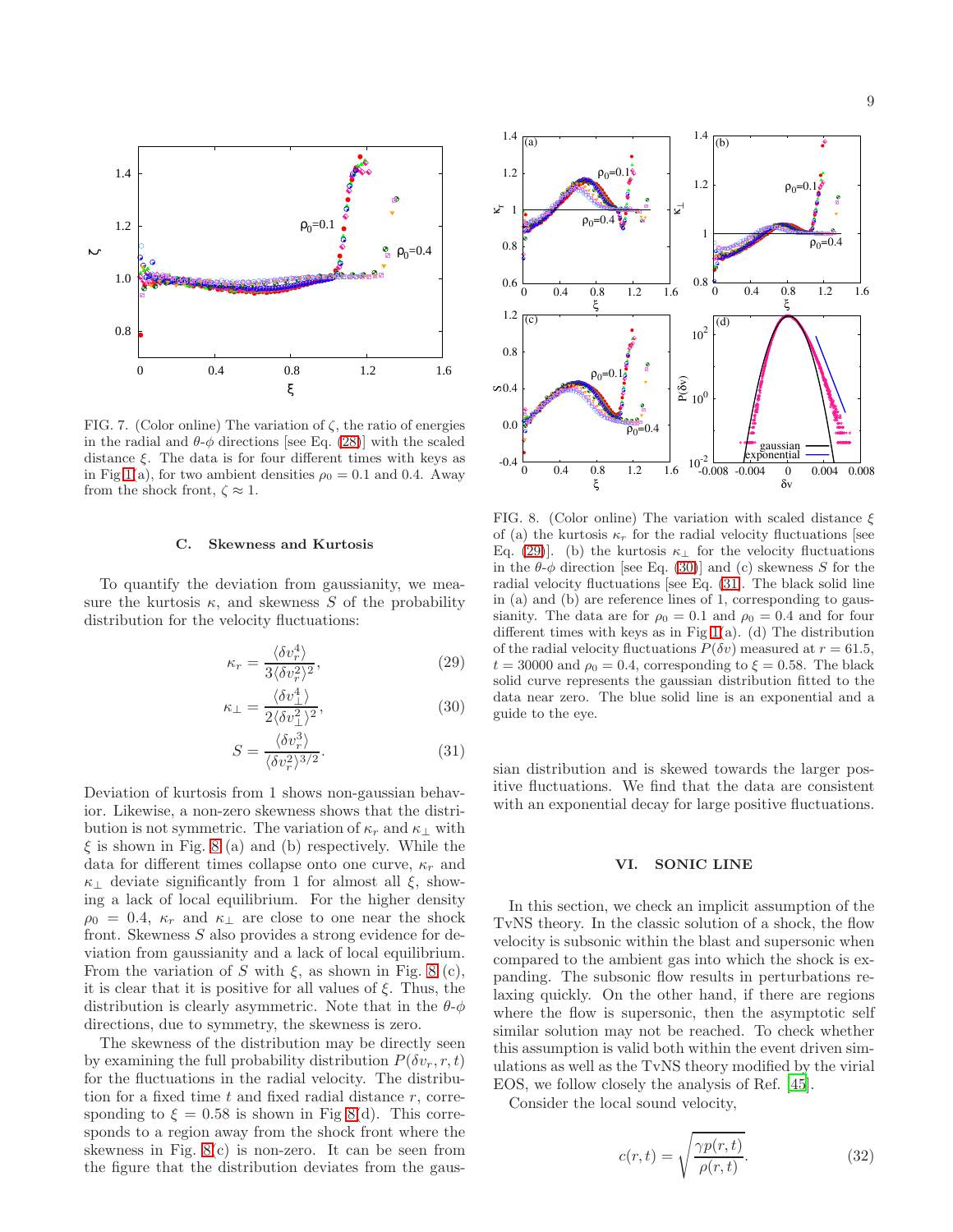Since a perturbation results in an acoustic wave (heat waves have been ignored), the energy carrying perturbation will have a maximal speed  $v(r, t) + c(r, t)$ , where  $v(r, t)$  is the local flow velocity. On the other hand, the phase velocity is the geometric speed at  $r$  and is given by  $\frac{r}{r_f}$  $\frac{dr_f}{dt}$ , where  $r_f$  is the position of the shock front. Since  $r_f \propto t^{2/5}$ , we obtain  $\frac{dr_f}{dt} = \frac{2r_f}{5t}$  $\frac{sr_f}{5t}$ , such that the phase velocity is  $\frac{2r}{5t}$ . For the TvNS assumption to hold, the phase velocity should be less than the maximal speed  $v(r, t) + c(r, t)$ . This may be checked by plotting the scaled sound velocity  $C(\xi) = tc/r$  as a function of scaled flow velocity  $V(\xi) = tv/r$ , and compare the data with sonic line

<span id="page-9-3"></span>
$$
\frac{5}{2}V + \frac{5}{2}C = 1.
$$
 (33)

If the  $C-V$  plot stays above this line, then perturbations are faster than phase velocity, and is necessary for the validity of the TvNS solution.

The parametric plot of the scaled sound velocity with the scaled flow velocity, as obtained from simulations, is shown in Fig  $9(a)$ . While most of the data lies above the sonic line (shown as solid line), there is a region near the shock front where the data from simulation lies below the sonic line for both the two different ambient densities. However, the region that we find below the sonic line may be an artifact of the simulation. The data is obtained by averaging over different histories, each one having a slightly different shock front, resulting in a diffused shock front. To remove this ambiguity, we identify the value of  $\xi$  at which density (or pressure) reaches a maximum as the shock front. We remove the data beyond the shock wave, and plot this reduced data in Fig [9](#page-9-1) (b). Here, we find that the entire plot lies above the sonic line. So, we conclude that our simulations are in the parameter range corresponding to strong shocks.

The same features may be observed for the theoretical TvNS solution with virial EOS. The C-V plot for the same is shown in Fig [10,](#page-9-2) where the virial EOS is truncated at the tenth virial coefficient. It may be seen that for the densities that we have considered, the C-V parametric plot lies above the sonic line. Any higher ambient density would have resulted in the curve crossing the sonic line.

# <span id="page-9-0"></span>VII. CONCLUSION AND DISCUSSION

To summarize, in this paper we revisited the classic solution describing the propagation of a blast wave through a medium at rest, following an intense explosion. We compared the TvNS solution for the radial distribution of pressure, temperature, density and flow velocity fields with results from large scale event driven molecular dynamics simulations of hard spheres in three dimensions. We find that the TvNS solution fails to describe the numerical data well. In particular, the power law behavior



ξ

0 0.2 0.4 0.6 5/2 V(ξ)

ξ

 $\mathbf{\rho}_0$  $=0.1$ 

FIG. 9. (Color online) The parametric plot of sound velocity(C)-flow velocity(V). The data are from simulations. The solid reference line represents the sonic line [see Eq. [\(33\]](#page-9-3). The arrows indicate the direction of increasing  $\xi$ . (a) The full data. (b) Reduced data, where the data beyond the shock front have been removed. The data are for four different times with keys as in Fig  $1(a)$ .

 $\mathbf{p}_0$  $=0.$ 

0 0.2 0.4 0.6

 $\rho_0$  $=0.4$ 

ξ

ξ

<span id="page-9-1"></span>5/2 V(ξ)

 $\overline{0}$ 

1

2

3

5/2 C(ξ)

4

5

(a)



<span id="page-9-2"></span>FIG. 10. (Color online) The parametric plot of sound  $velocity(C)$ -flow velocity(V). The data are from TvNS solution with virial EOS truncated at the tenth virial coefficient. The solid reference line represents the sonic line [see Eq. [\(33\]](#page-9-3). The arrows indicate the direction of increasing  $\xi$ .

away from the shock front for temperature and density have different exponents in the theory and simulations. In addition, the predictions for the flow velocity do not match the simulation results for all  $\xi$ .

The TvNS theory was modified by using a virial equation of state for the hard sphere gas instead of the ideal gas constitutive relation. We find that the hydrodynamic solution does not noticeably change beyond the inclusion of six virial coefficients. We restricted our analysis to the known ten virial coefficients. While inclusion of the more realistic virial equation of state modifies the theoretical predictions, especially near the shock front, it does not modify any of the exponents, and thus fails to describe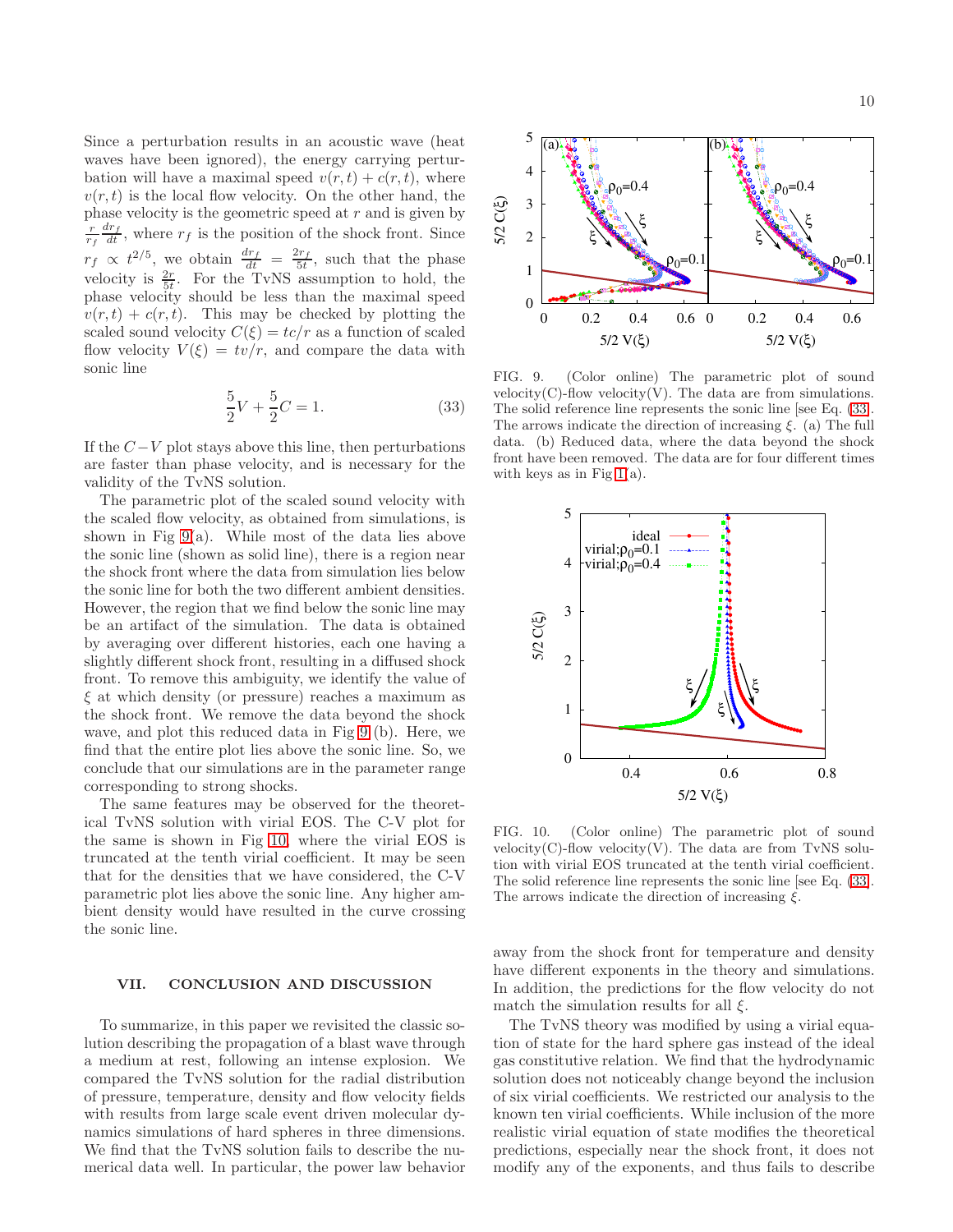the simulation data.

We also checked the different assumptions of the TvNS theory. The assumption of local equilibrium is a key assumption of the TvNS solution. In particular, the main consequence of this assumption that goes into the theory is the existence of an equation of state for the gas. Though the numerics and theory do not agree for the scaling functions, surprisingly, the local pressure, temperature and density satisfy the virial equation of state for the hard sphere gas very well, except for a small deviation near the shock front [see Fig. [5\]](#page-7-1). On the other hand, the radial velocity fluctuations are not gaussian, and is skewed towards positive fluctuations. This shows that local equilibrium is not attained. The hydrodynamic equations correspond to the collision less limit of the Boltzmann equation, and does not ensure equilibration. One way to understand the role of these skewed distributions would be to study a system where the local velocities are reassigned at a constant rate from a Maxwell-Boltzmann distribution with the local temperature, and ask whether any qualitative changes are observed. This is a promising area for future study.

The divergence of temperature for small  $\xi$  in the TvNS solution may be regularized by introducing heat conduction [\[19](#page-11-4)[–21\]](#page-11-5). When the flow is made non-adiabatic, the conservation laws for mass and momentum do not change [see Eqs.  $(1)$  and  $(2)$ ]. However, the conservation of energy [see Eq.  $(3)$ ] is now modified to [\[19](#page-11-4)[–21,](#page-11-5) [28](#page-11-21)],

<span id="page-10-13"></span>
$$
\rho \left[\partial_t e + v \partial_r e\right] - T \left[\partial_t \rho + v \partial_r \rho\right] + \frac{1}{r^2} \partial_r (r^2 q_r) = 0, \quad (34)
$$

where  $e$  is the internal energy and  $q_r$  is the heat flux in the radial direction, given by

$$
q_r = -\lambda \nabla T = -\lambda \partial_r T,\tag{35}
$$

where  $\lambda$  is the heat conductivity. Within kinetic theory,  $\lambda$  depends on temperature as

$$
\lambda = \sqrt{\frac{2k_B^3 T}{\pi^3 m \sigma^4}},\tag{36}
$$

- <span id="page-10-0"></span>[1] G. Taylor, Proc. R. Soc. Lond. A 201, 159 (1950).
- <span id="page-10-2"></span>[2] G. Taylor, Proc. R. Soc. Lond. A 201, 175 (1950).
- <span id="page-10-12"></span>[3] J. von Neumann, in Collected Works (Pergamon Press, Oxford, 1963) p. 219.
- <span id="page-10-3"></span>[4] L. Sedov, Similarity and Dimensional Methods in Mechanics, 10th ed. (CRC Press, Florida, 1993).
- <span id="page-10-1"></span>L. Sedov, J. Appl. Math. Mech. **10**, 241 (1946).
- <span id="page-10-4"></span>[6] L. Woltjer, Ann. Rev. Astron. Astrophys. 10, 129 (1972).
- [7] S. Gull, Mon. Not. R. Astr. Soc. 161, 47 (1973).
- <span id="page-10-5"></span>[8] D. F. Cioffi, C. F. Mckee, and E. Bertschinger, The Astrophysical Journal 334, 252 (1988).
- <span id="page-10-6"></span>[9] M. J. Edwards, A. J. MacKinnon, J. Zweiback, K. Shigemori, D. Ryutov, A. M. Rubenchik, K. A.

where  $\sigma$  is the diameter of the particles and m is the mass of the particles. In the limit  $r, t \to \infty$ , keeping  $\xi$  fixed, it is easy to see that the ratio of the heat conduction term [last term in Eq. [\(34\)](#page-10-13)] to any of the other terms decreases to zero as  $t^{-2/5}$ . Thus, this term is irrelevant in the scaling limit. However, one may take the limiting case of switching on a heat conduction term with a small coefficient, and determine the limit of the scaling functions as this coefficient tends to zero. The boundary condition of no heat flux at the heat center [\[19](#page-11-4)[–21\]](#page-11-5) automatically ensures that the gradients in temperatures are set to zero, or equivalently the scaling function  $E \sim \xi^{-2}$ , as seen in the simulations. Thus, the results for the scaling functions obtained by first taking the scaling limit at the level of the hydrodynamics equations, or by taking the scaling limit after solving the hydrodynamic equations with heat conduction may not be the same. Whether the latter limit reproduces quantitatively the results of the simulations, requires a detailed numerical solution of the hydrodynamic equations, which is beyond the scope of this paper.

Earlier molecular dynamics simulations in two dimensions [\[45\]](#page-11-18) found that the simulations reproduce well the TvNS solution for low to medium densities, except for a small difference in the discontinuities at the shock front. Also, a slight discrepancy was observed near the shock center. When the number density of the ambient gas is high, the TvNS solution did not describe well the data near the shock front [\[45\]](#page-11-18). This is contrary to our results in three dimensions where the TvNS solution does not match with simulation. The number densities considered in both the studies are similar, and thus we expect the results in this paper to hold in two dimensions also. Ongoing work is focusing on understanding the reason for the qualitatively different results that have been reported for two and three dimensions.

#### ACKNOWLEDGMENTS

The simulations were carried out on the supercomputer Nandadevi at The Institute of Mathematical Sciences.

Keilty, E. Liang, B. A. Remington, and T. Ditmire, [Phys. Rev. Lett.](http://dx.doi.org/ 10.1103/PhysRevLett.87.085004) 87, 085004 (2001).

- <span id="page-10-7"></span>[10] A. Edens, T. Ditmire, J. Hansen, M. Edwards, R. Adams, P. Rambo, L. Ruggles, I. Smith, and J. Porter, [Phys. Plasmas](http://dx.doi.org/10.1063/1.1773553) 11, 4968 (2004).
- <span id="page-10-8"></span>[11] A. S. Moore, D. R. Symes, and R. A. Smith, Phys. Plasmas 12[, 052707 \(2005\).](http://dx.doi.org/10.1063/1.1909199)
- <span id="page-10-9"></span>[12] J. P. Ostriker and C. F. McKee, [Rev. Mod. Phys.](http://dx.doi.org/10.1103/RevModPhys.60.1) 60, 1 (1988).
- <span id="page-10-10"></span>[13] Y. B. Zel'dovich and Y. P. Raizer, *Physics of Shock* Waves and High Temperature Hydrodynamic Phenomena (Dover Publications, Inc., New York, 2002).
- <span id="page-10-11"></span>[14] V. I. Dokuchaev, [Astronomy and Astrophysics](http://dx.doi.org/10.1051/0004-6361:20021305) **395**, 1023 (2002).